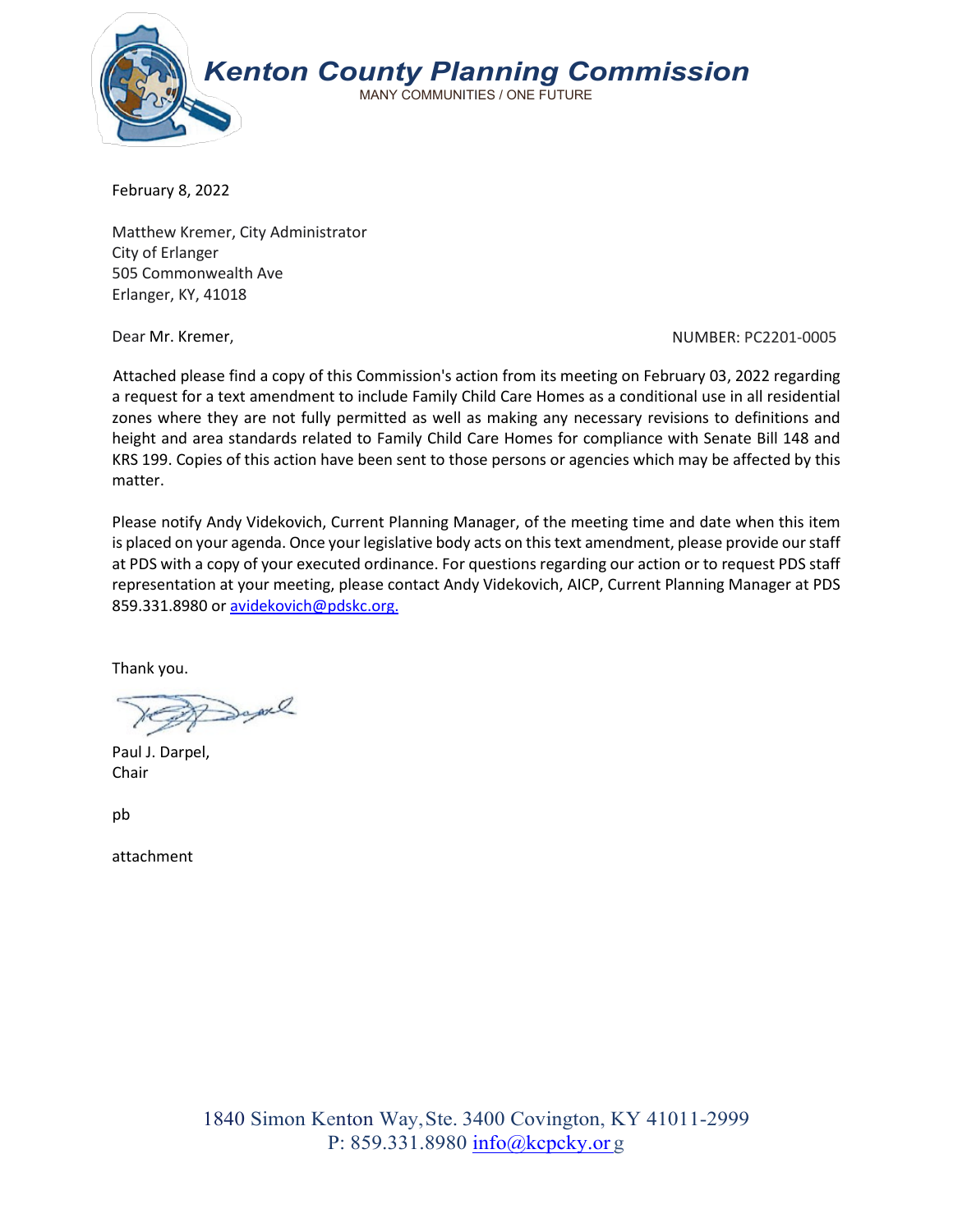### **KENTON COUNTY PLANNING COMMISSION**

#### STATEMENT OF ACTION AND RECOMMENDATION

NUMBER: PC2201-0005

#### WHEREAS

The Kenton County Planning Commission per Paul Darpel, Chair, HAS SUBMITTED AN APPLICATION REQUESTING THE KENTON COUNTY PLANNING COMMISSION TO REVIEW AND MAKE RECOMMENDATIONS ON: Proposed text amendments to the Erlanger zoning ordinance: making any necessary revisions to definitions and height and area standards related to Family Child Care Homes for compliance with Senate Bill 148 and KRS 199. AND;

#### WHEREAS

A PUBLIC HEARING WAS HELD ON THIS APPLICATION ON THURSDAY, FEBRUARY 3, 2022, AT 6:15 P.M., VIRTUALLY; AND A RECORD OF THAT HEARING IS ON FILE AT THE OFFICES OF THE KENTON COUNTY PLANNING COMMISSION, 1840 SIMON KENTON WAY, COVINGTON, KENTUCKY.

### NOW, THEREFORE,

THE KENTON COUNTY PLANNING COMMISSION SUBMITS THE FOLLOWING RECOMMENDATIONS, ALONG WITH SUPPORTING INFORMATION AND TEXT AMENDMENT.

#### **KCPC RECOMMENDATION – ERLANGER**:

Favorable recommendation on the proposed text amendment to the City of Erlanger Zoning Ordinance: making any necessary revisions to definitions and height and area standards related to Family Child Care Homes for compliance with Senate Bill 148 and KRS 199.

#### **SUPPORTING INFORMATION/BASES FOR KCPC RECOMMENDATION:**

- 1. The proposed text amendments are authorized to be included within the text of the zoning ordinance per KRS 100.203 (see Attachment A).
- 2. The proposed text amendments are necessary to bring the zoning ordinance into compliance with Senate Bill 148 and KRS 199.
- 3. Senate Bill 148 defined family child-care homes as "a private home that is the primary residence of an individual who provides full or part-time care day or night for six (6) or fewer children who are not the children, siblings, stepchildren, grandchildren, nieces, nephews, or children in legal custody of the provider."
- 4. Based on testimony provided during the public hearing held on February 3, 2022.

Progre

PAUL J. DARPEL, CHAIR KENTON COUNTY PLANNING COMMISSION